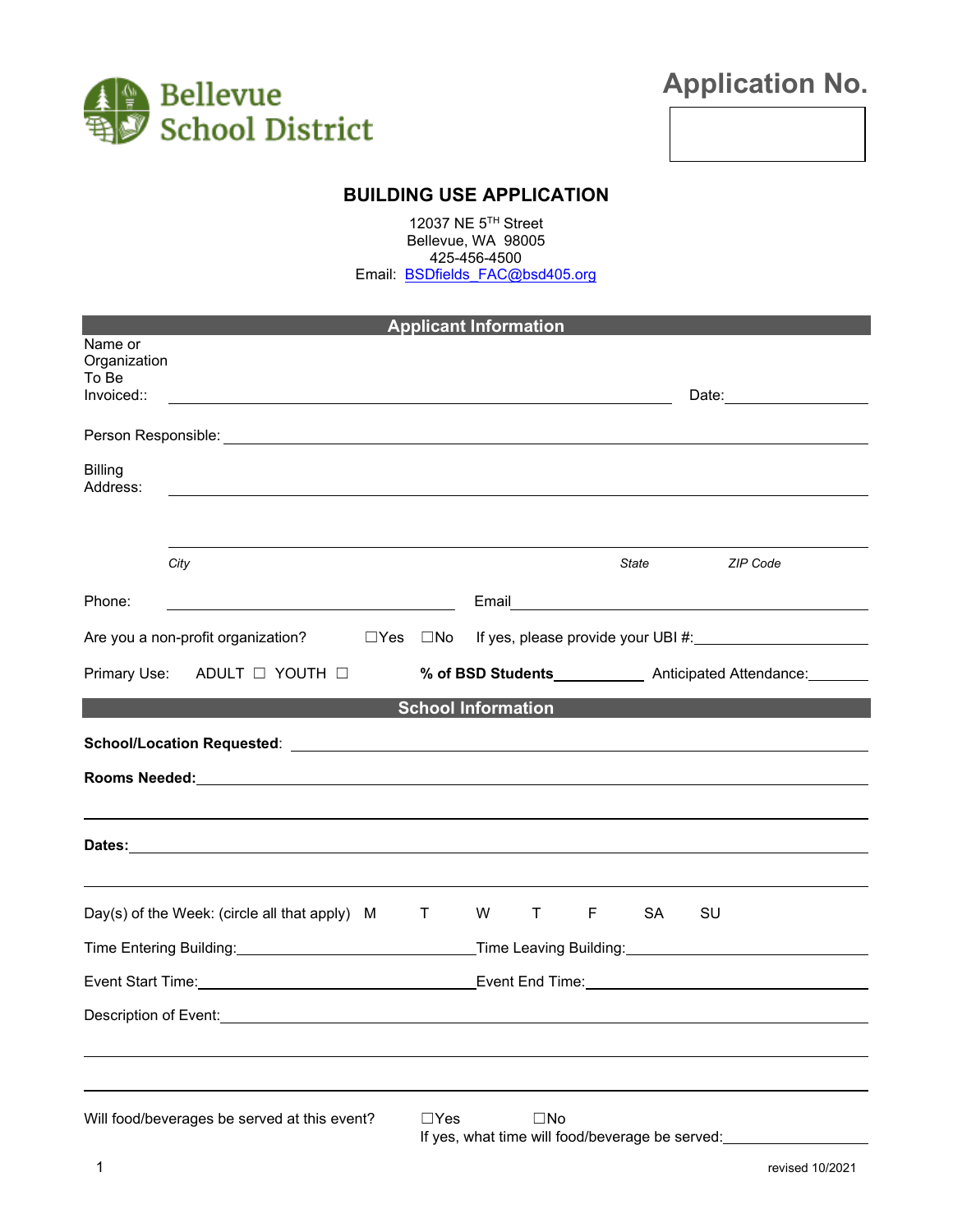#### **Payment Information**

**Bellevue School District accepts the following forms of payment for processing fees and rental fees: Cash, Credit Card, and Checks**

**If less than \$300, please submit to the Scheduler at the School of Choice, if more than \$300, please call the Community Use Office at 425-456-4500.**

#### **Requirements**

**FEES:** A \$20 non-refundable processing fee must accompany this application. For information on the Building Use Fee Schedule, please go to **http://www.bsd405.org/departments/facilities/use/**. Checks shall be made payable to: Bellevue School District No. 405. Please indicate the school and application number on the check. **Charges for site supervisor(s) for your event will be included. You may be required to pay one-half of the total amount due prior to confirmation. An estimate of fees will be sent along with a signed building use application when your rental is confirmed**.

**Hold Harmless and Liability Insurance/Certificate of Insurance:** A Certificate of Insurance and an Additional Insured Endorsement Form, with Bellevue School District No. 405, its directors, officials, employees, and volunteers are to be covered and named as an additional insured, on the Commercial General Liability policy with respect to liability arising out of the operations of the insured. Proof of insurance coverage should be provided on the Certificate of Insurance, and proof that **"Bellevue School District No. 405, its directors, officials, employees, and volunteers"** should be provided on the Additional Insured Endorsement. The address to be noted on the certificate of insurance should be 12111 NE 1st St., Bellevue, WA 98005. **Blanket and general endorsements are not accepted by the District.**

The Certificate of Insurance should acknowledge the hold harmless agreement stated below and the liability insurance requirement shall be provided to the District three weeks prior to the scheduled use of the facilities/fields. **User(s) shall agree to defend, protect, and indemnify for costs, legal, and any and all other expenses or damages and to hold harmless the District, its officers, employees, agents, and directors, from any and all claims, liabilities, or suits arising directly or indirectly out of user's use of the synthetic fields, and related or adjacent facilities. User(s) shall obtain liability insurance for no less than \$1,000,000 combined single limit bodily injury and property damage. Failure to provide this certificate shall result in cancellation of the field use and forfeiture of any deposit.**

**Cancellations:** Building use cancellations must be in writing seventy-two (72) hours in advance of the scheduled use to be eligible for a refund or fee adjustment.

**Hours: Evening use of school facilities shall conclude no later than 10:30pm.**

#### **Agreement and Signature**

*Applicant agrees by their signature below that they have read and agree to the terms and conditions stated above, and the Terms and Conditions of the attached Agreement, and with the District Procedures 4260.1P, 4260.3P, and/or 4260.4P. Approval by the District will be indicated by the issuance of this Building Use Application, and a Fees Estimate sheet approved by the School and the Facilities Department.*

| Signature: |                                                                           | Date: |  |
|------------|---------------------------------------------------------------------------|-------|--|
| Signature: | School (insures custodial staffing arrangements will be made if required) | Date: |  |
| Signature: | <b>Community Use Office Approval</b>                                      | Date: |  |

*[Note for school: Please tape a copy of any receipt of payment, before sending application to the Community Use Office*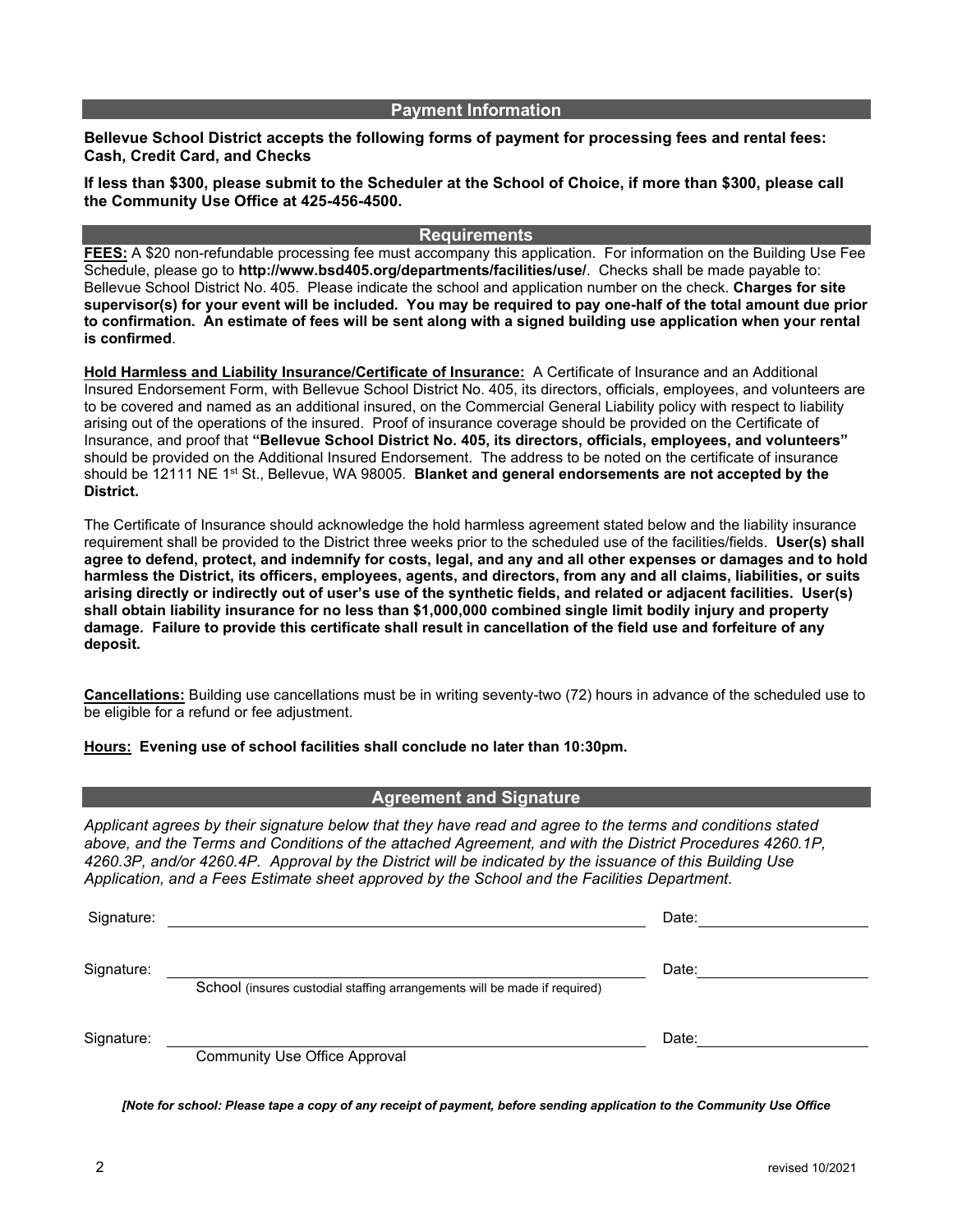## **AGREEMENT**

The signatory hereby makes application to Bellevue School District No. 405, for the use of school facilities described on this document and certifies that the information given in the application is correct. The signatory further states that he/she has the authority to make this application for the applicant and agrees that the applicant will observe all rules and regulations of the Board of Education and the Principals of the School in which the facilities are requested. The applicant agrees to exercise the utmost care in the use of the school premises and property and to save the Bellevue School District harmless for all liability resulting from the use of said facilities. The applicant further agrees to reimburse the Bellevue School District for any damage arising from the applicant's use of said facilities.

**NOTICE TO USER OF SCHOOL FACILITIES:** Individuals and groups involved in certain moderate and high-risk uses, (i.e., sports practice, sport clinics, etc.) especially when involving students from Bellevue School District, are required to supply a **Certificate of Insurance** (as outlined on Page 2 of the Building Use Application Form).

**RULES AND REGULATIONS GOVERNING AFTER-SCHOOL USE OF BUILDING AND FACILITIES** (See 4260 and Procedures 4260.1P, 4260.3P and/or 4260.4P for more information). Specific rules for use of Bellevue School District is attached to this application.

- 1. A paid school district employee must always be in the building during the use of the facilities requested.
- 2. Approval will not be granted for any meeting or activity which may in any way be prejudicial to the best interest of the schools or for which satisfactory sponsorship and adequate adult supervision is not provided. This shall include property police and fire protection when and where necessary.
- 3. Use of building is cancelled when building is closed for emergency and due to inclement weather, and if the required insurance documentation is not received and approved by the District.
- 4. Approved applications for the use of school facilities shall be revocable and shall not be considered as a lease.
- 5. Facilities used shall be limited to those specified on the application.
- 6. No decorations or the application of materials to walls or floors will be allowed without the express permission of the building principals.
- 7. Profane language, weapons, possession of or use of intoxicating liquor, drugs or narcotics, use of any tobacco products, disruptive conduct, betting and/or other forms of gambling shall not be permitted on any school property including buildings and grounds.
- 8. Gym, tennis, or other appropriate shoes shall be required for all activity-type games which occur on surfaces which would be damaged without such shoes.
- 9. Folding chairs and tables are to be erected and stored by the group using school facilities.
- 10. Applicants are required to remove at their expense, materials equipment, furnishings, or rubbish left after use of school facilities. It is assumed that the District will provide for normal custodial services in connection with the use of buildings or grounds.
- 11. PTSA/PTA/Booster groups conducting fundraisers, either in conjunction with District ASB events or with the support of students, are required to complete a joint ASB/SSO (student support organization) Event Agreement in addition to completing this BSD Building Use Agreement. Contact your athletic director or school office staff for additional information.
- 12. Wireless internet service is available at all schools except during school hours when school is in session.
- 13. Non-discrimination. To the extent consistent with applicable law, the applicant, in the policies and practices, does not discriminate against any person on the basis of race, color, religion, national origin, disability, age, marital status, sexual orientation, or sex.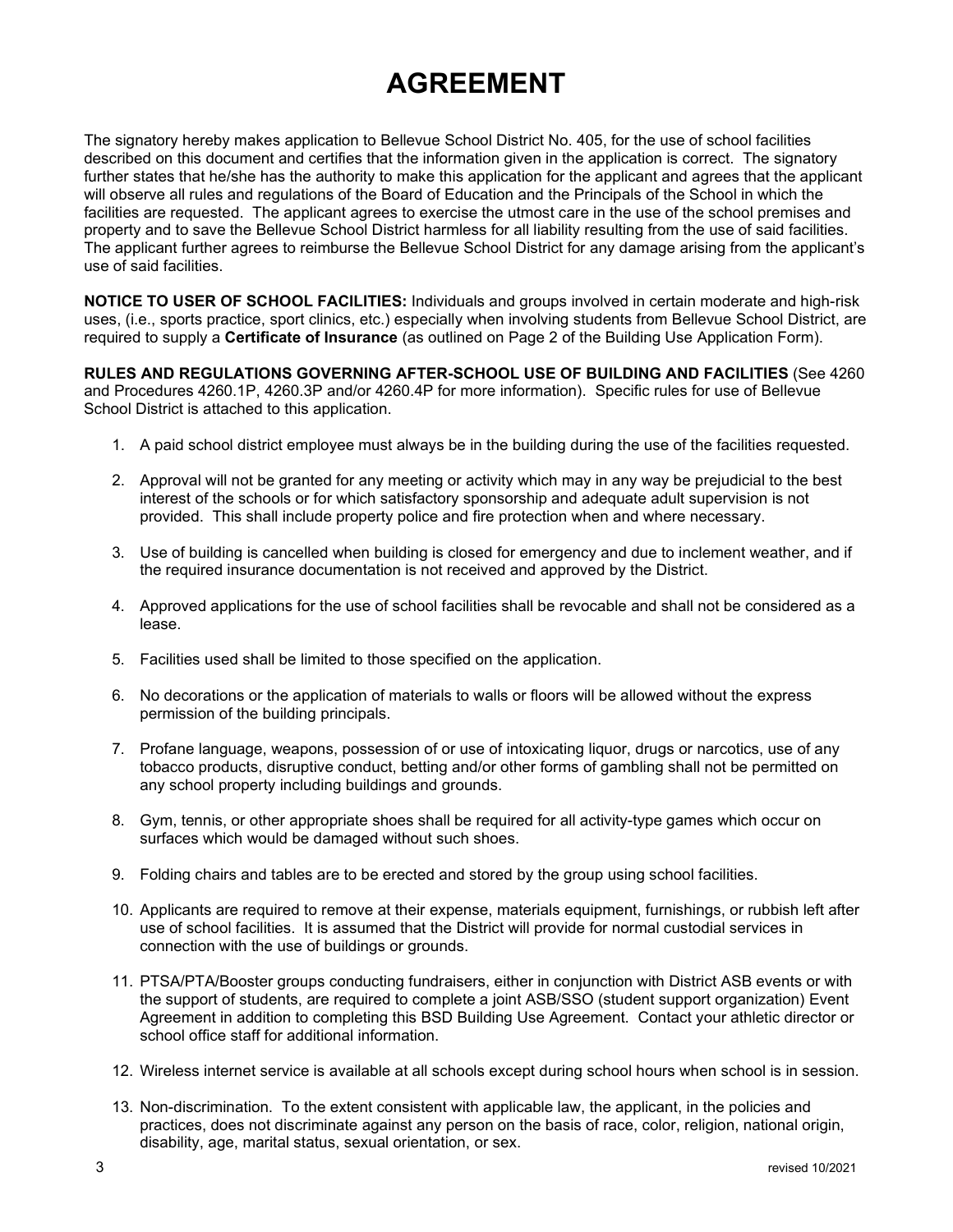

# **Rules for Community Use of District Facilities**

## **Person Responsible/Adult Supervision**

- The individual named on the application as the "person in charge" and the organization whose name appears on the application will be held jointly responsible for the use of the facility and will accept responsibility for any damage done to school property.
- All organizations using school facilities shall provide an adult supervisor who must remain with the group during all activities and be responsible for the group's compliance with all District rules and regulations.

## **Overcapacity**

The Bellevue School District can and will enforce the approved capacity of the rented space including having a district employee on site take direct action to reduce the overcrowding. This may include preventing additional people from entering the building until the condition is corrected, or the event will be stopped and you will be asked to leave.

## **City of Bellevue Fire Code**

Overcrowding. Overcrowding or admittance of any person beyond the approved capacity of a building or a portion thereof shall not be allowed. The fire code official, upon finding any overcrowding conditions or obstructions in aisles, passageways or other means of egress, or upon finding any condition which constitutes a life safety hazard, shall be authorized to direct actions be taken to reduce the overcrowding or to cause the event to be stopped until such condition or obstruction is corrected.

## **Fire and Safety Regulations**

Fire and safety regulations of the District, local municipality and State of Washington shall be observed at all times. The District does not allow microwave ovens, hot plates, camping stoves, candles, grills, and sterno food warmers.

## **Damage and Loss of District Property**

In the event that property loss or damage occurs during use or occupancy of District facilities, the amount of damage shall be decided by the Superintendent or his/her designee, and an invoice for damages will be presented to the group